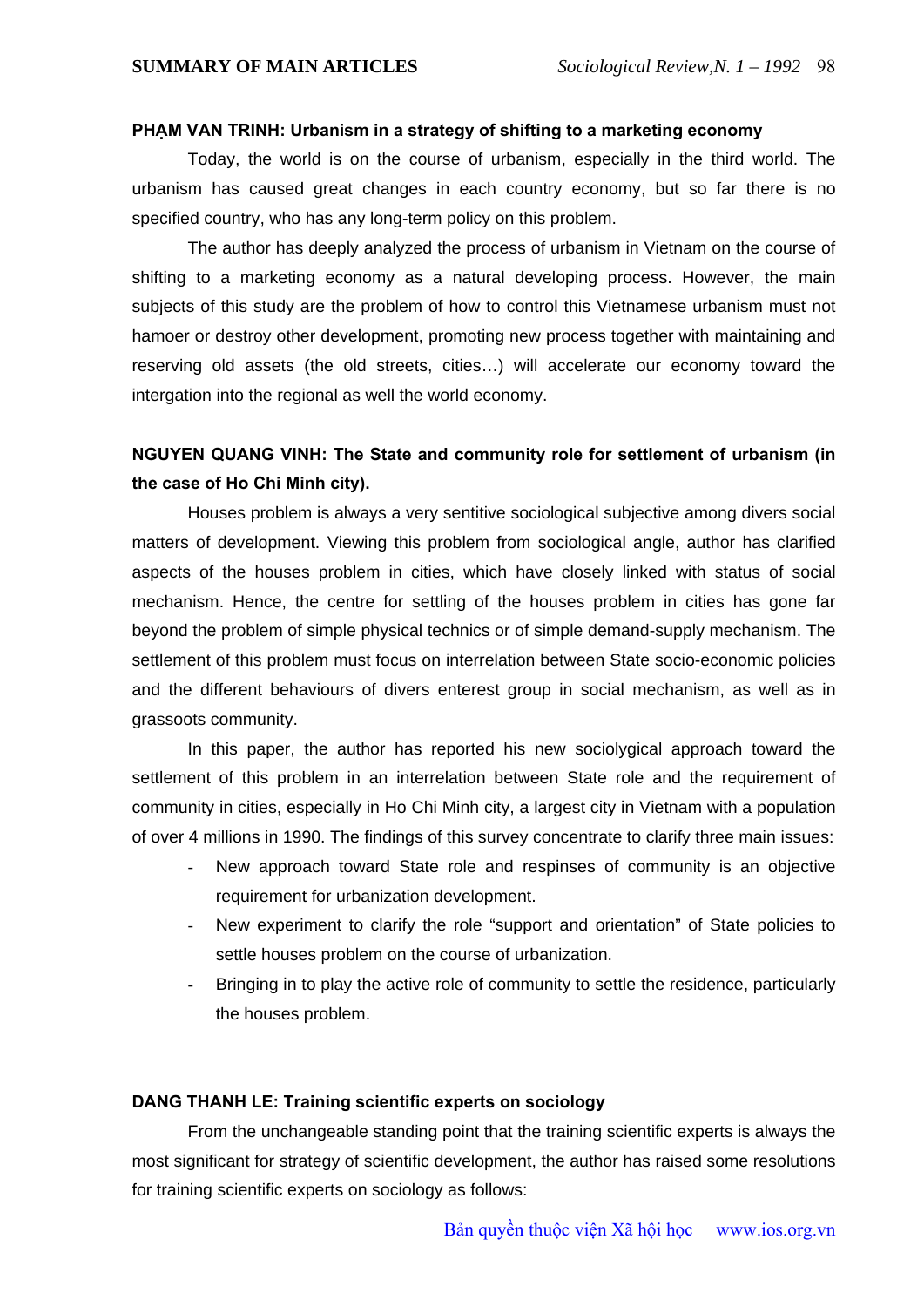- 1. From background of social functions of professional branches as well as from specific conditions of our country, the formation of an orderly system for training experts on sociology is badly needed, in this system, a suitable part must be reserved for training sociological experts on: philosophy-sociologists, psychosociologists, and cholars of Chinese.
- 2. Training scientific experts is a long-term process, the starting point must be from secondary schools, high schools, and then the training course will be completed at the college and higher levels. So be foundation of a long-term system for training scientific experts is to increase investment and funding the secondary education system, to develop and modernise the training program at colleges and higher levels.

# **TRINH DUY LUAN: Social stratification by living standards in Hanoi during the first years of enovation.**

The paper displays some outcomes from a survey in Hanoi in 1992. The author has reconfirmed salient achievements during first years of the renovation course, when more than three fourth of Hanoi households' living standard has been ameliorated or increased. The author also deeply analysed new social relations arising together with these achievements, which lead to accelerate the social stratification by living standard in city.

Through four most important indications on: housing conditions, living facilities and furnitures, income, and expenditure. The outcomes from this survey permit to build a stratification paramyd with five main living standards: rich, uppeer-medium, medium, lowermedium, poor. The author has not only described properly the structure of this stratification paramyd, but also deeply analysed and show out particular features and the salient variances amongst defferent living standard groups by four most important indications of this strafication paramyd.

In his conclusion, the author has collected data and responses of citizens towards this new phenomenon of social rich-poor stratification, he also generalized social basic attitudes as well social consensus of people in cities toward the current renovation course.

# **PHAM BICH SAN: Some issues arising from the survey in Hanoi, and initial remarks of second stage.**

The implementation of renovation policies recently have caused great socioeconomic changes. Following this course, these changes have led to complicated stratification, especially in large cities of Vietnam.

Basing on the second stage's survey in Hanoi, interviewing 300 parents of pupils of  $9<sup>th</sup>$  grade in 300 families. This survey has provided basic indications on the present situation